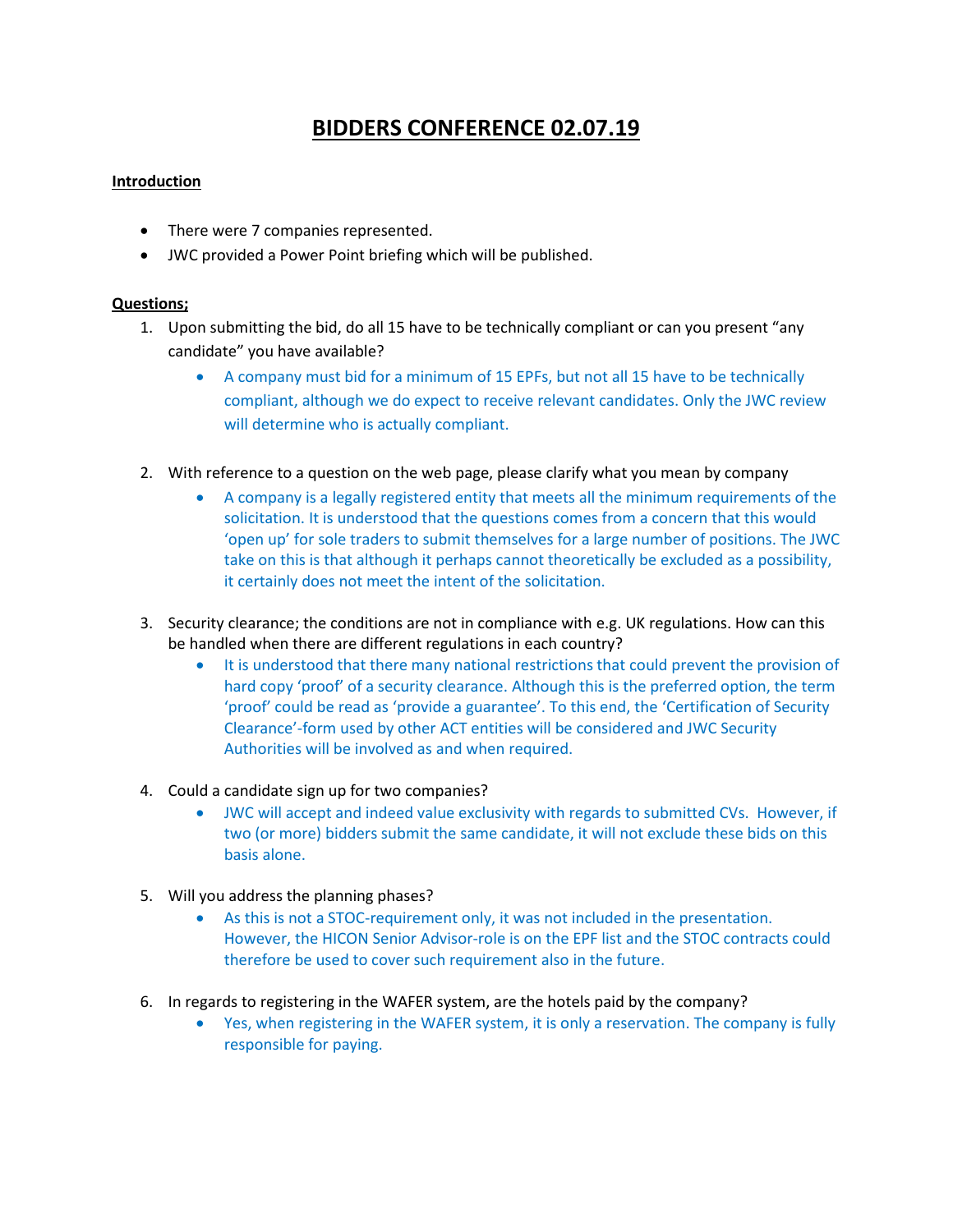- 7. Which STOC positions are used the most?
	- It depends on what kind of exercise it is. HICON, EXCON, EU REP and general Government positions are frequently used.
- 8. Is there a calendar of events coming up?
	- We cannot publish a calendar due to the security classification. However, Annex B to the SOW provides an indication of how many days each function will be used when it is played.
	- We will indicate what a typical year looks like by providing some statistics.
- 9. When will we know the exact dates for each event?
	- The intent is to start about two months prior to the Strategy Workshop, and the intent is also to use the same person throughout the exercise for continuity. This should provide sufficient time for planning.
- 10. Continuity could be a problem seeing that it is a 5 year contract
	- Continuity is used in the context of an exercise, not for the full (potential) duration of the contract.
- 11. For a specific function, if the company with VP1 is not available for one phase and you go to VP2, will you then go back to company with VP1 for the next phase?
	- On the basis that we aim for continuity, in a case where we have started using VP2, our intent is to stay with that company for the duration of the exercise. Please also remember that a company can use approved candidates interchangeably.
- 12. Are there job descriptions for all the STOC's?
	- Yes, in the Exercise Play Functions (EPF) Book, Annex A.
- 13. Is there a set time period in between when you have allocated a function to VP1 when they have to accept?
	- The initial response during the conference was that the acceptance had to be given no later than 35 days prior to startup, if not the request would go to VP2 who would have 7 days until the no later than 28 calendar days deadline.
		- i. The point that was not specifically mentioned during the bidder's conference is the 2 business days given to confirm acceptance of a given task order as described in Part 3, Section B, SOW, paragraph 4. However, the actual Task Order (i.e. Purchase Order) will not be issued unless the company has already confirmed an ability to deliver.
- 14. Is there going to be a standing contract with Task Orders?
	- Yes, and a Task Order equals a Purchase Order.
- 15. There seems perhaps to be some 'cut-and-paste' mistakes in some of the EPF requirements; senior experience in less demanding functions?
	- JWC will go back and check the EPFs again.
		- i. Some mistakes have been identified and will be updated on our website.